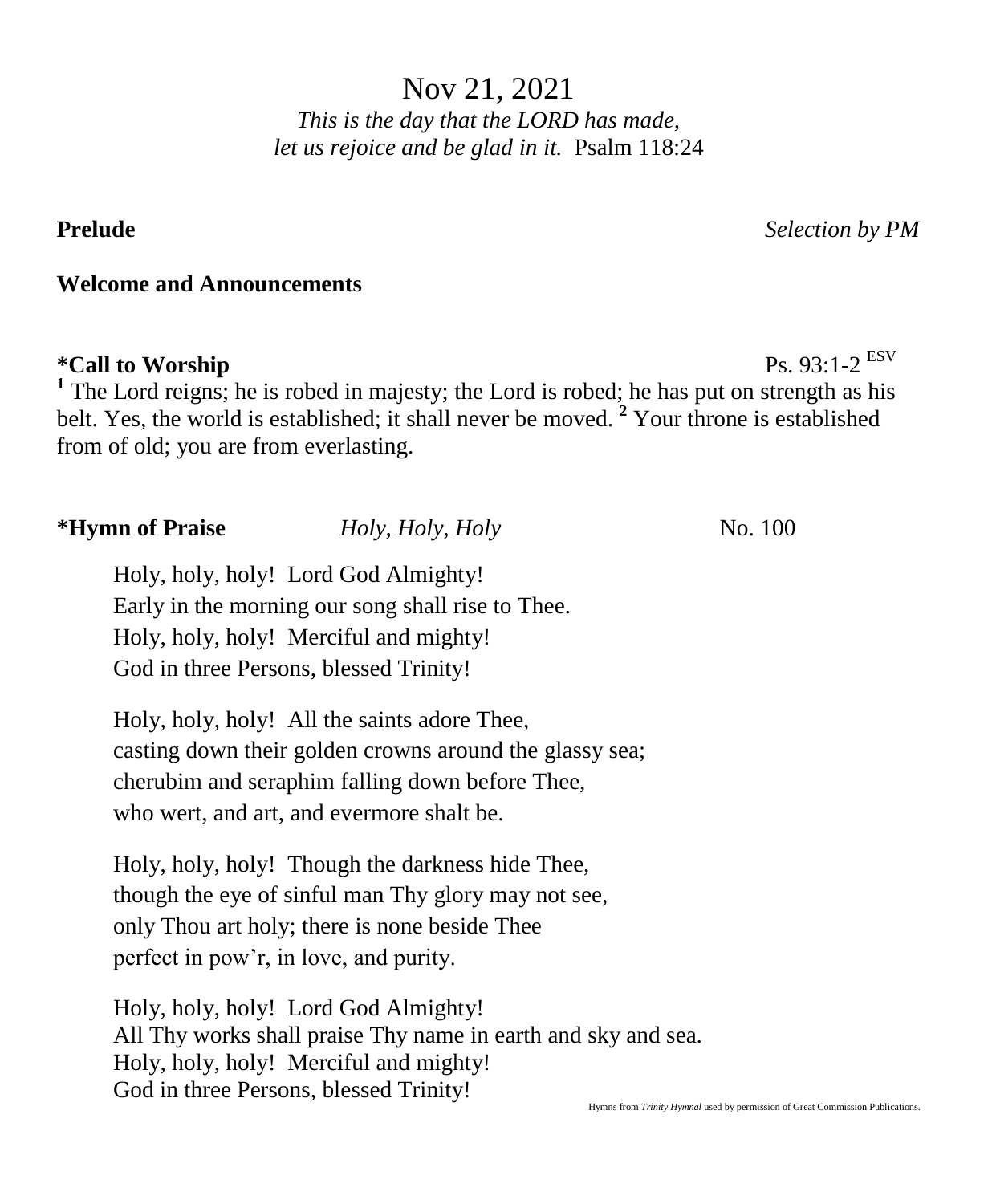**\*Prayer of Invocation** 

**Scripture Reading**<br> **Series Access Gen 49:28-33** 

#### **Prayer of Confession**

Our Father in heaven, help us to delight in you and to enjoy you forever. For all the treasures and delights of this world have left us empty and unfulfilled. Forgive us, we ask, for making so much of all that this world has to offer us. In you there is everlasting joy and peace. Build us up by your grace. Ignite in us a deeper desire to know you more. Drive us to your word; disciple us according to it; and continue to renew our sinful hearts. Show us your Son, Jesus, and make us more like him. Grant to us a greater measure of your grace, this week especially, that we might enjoy you, and in turn we might enjoy all the many blessings that you so generously bestow to us, in Jesus name, Amen.

# **Assurance of Pardoning Grace** Ps. 93:3-5 ESV

<sup>3</sup> The floods have lifted up, O Lord, the floods have lifted up their voice; the floods lift up their roaring. **<sup>4</sup>** Mightier than the thunders of many waters, mightier than the waves of the sea, the Lord on high is mighty!**<sup>5</sup>** Your decrees are very trustworthy; holiness befits your house, O Lord, forevermore.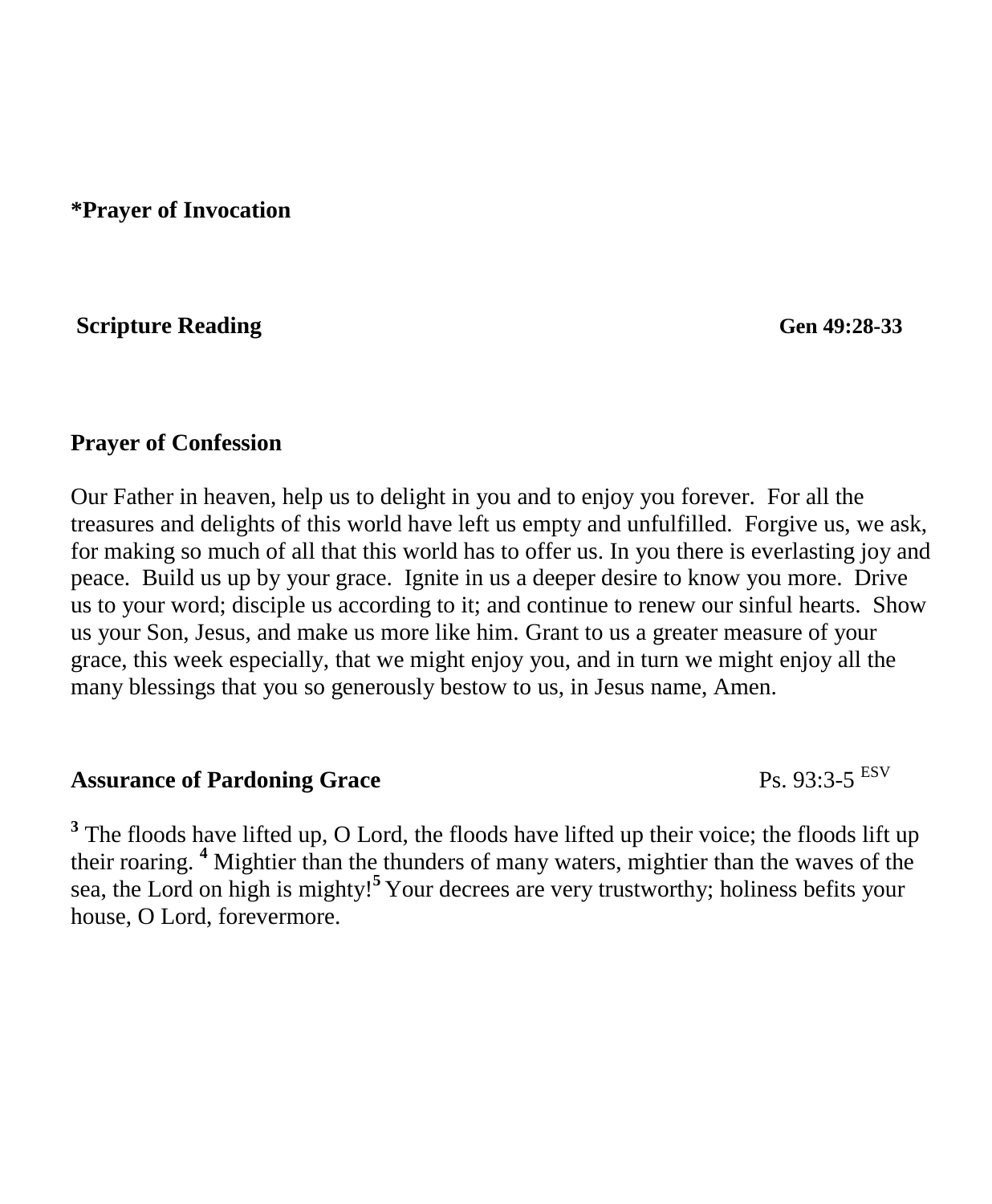## \***Hymn of Thanksgiving** *How Great Thou Art* **No. 44**

O Lord my God, when I in awesome wonder consider all the worlds Thy hands have made. I see the stars; I hear the rolling thunder, Thy pow'r throughout the universe displayed.

**Refrain**: Then sings my soul, my Savior God, to Thee: how great Thou art, how great Thou art! Then sings my soul, my Savior God, to Thee: how great Thou art, how great Thou art!

When through the woods and forest glades I wander and hear the birds sing sweetly in the trees, when I look down from lofty mountain grandeur, and hear the brook and feel the gentle breeze; **Refrain**

And when I think that God, his Son not sparing, Sent him to die, I scarce can take it in, That on the cross, my burden gladly bearing, He bled and died to take away my sin; **Refrain**

When Christ shall come with shout of acclamation and take me home, what joy shall fill my heart! Then I shall bow in humble adoration, and there proclaim, my God, how great Thou art. **Refrain**<br>
Hymns from *Trinity Hymnal* used by permission of Great Commission Publications.

#### **WSC 71-72**

## **Q. 71. What is required in the seventh commandment?**

A. The seventh commandment requireth the preservation of our own and our neighbor's chastity, in heart, speech and behavior.

## **Q. 72. What is forbidden in the seventh commandment?**

A. The seventh commandment forbiddeth all unchaste thoughts, words and actions.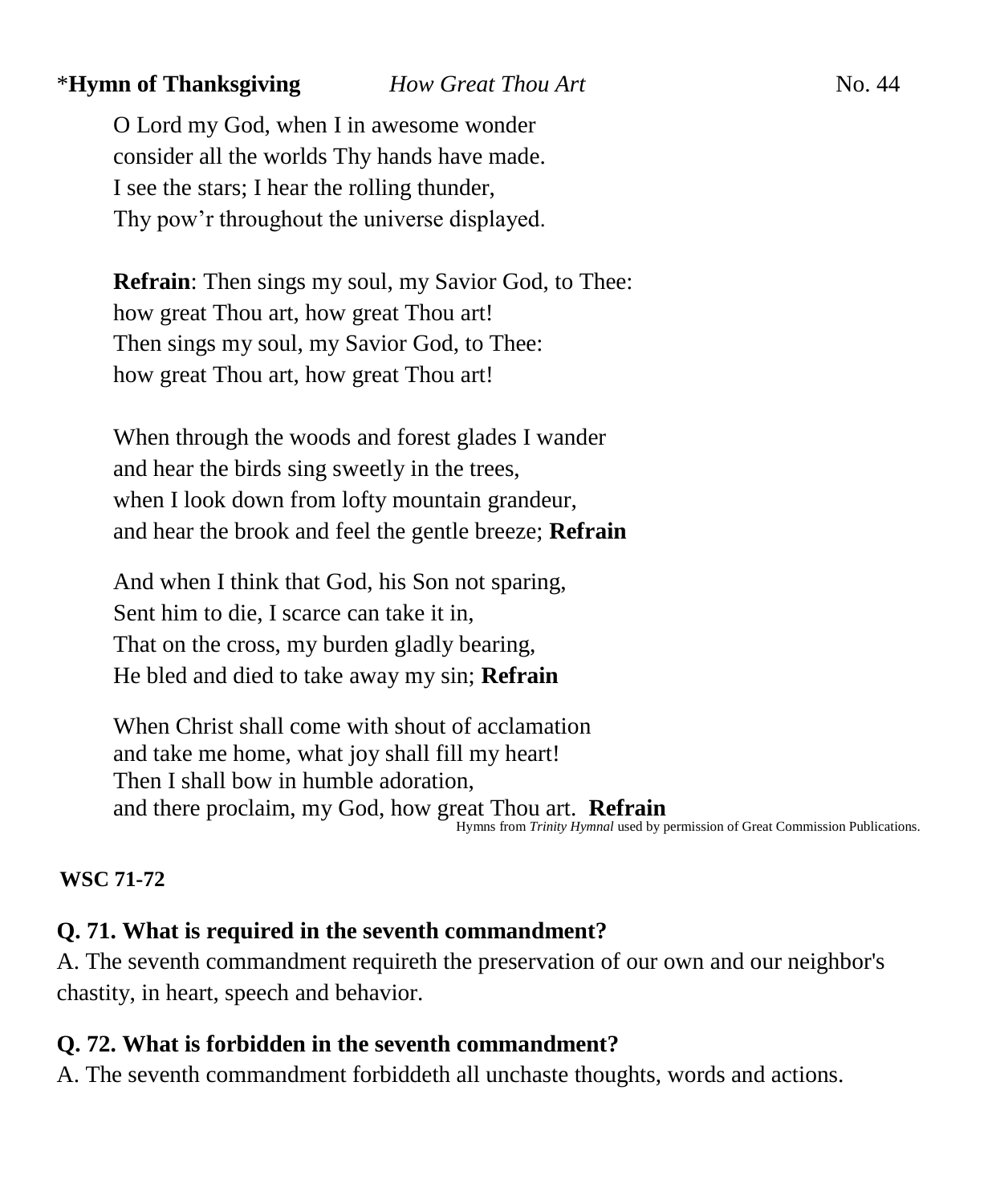### **Prayer of Intercession**

## **Offering**

#### \***Doxology** No. 731

*Selection by PM*

Praise God, from Whom all blessings flow; Praise Him, all creatures here below; Praise Him above, ye heav'nly host; Praise Father, Son, and Holy Ghost. Amen.

Hymns from *Trinity Hymnal* used by permission of Great Commission Publications.

# **\*Hymn of Preparation** *Amazing Grace!* No. 460

Amazing grace! How sweet the sound, that saved a wretch like me! I once was lost, but now am found, was blind, but now I see.

'Twas grace that taught my heart to fear, and grace my fears relieved; how precious did that grace appear the hour I first believed!

Thro' many dangers, toils, and snares, I have already come; 'tis grace has brought me safe thus far, and grace will lead me home.

The Lord has promised good to me, His Word my hope secures; He will my shield and portion be, as long as life endures.

And when this flesh and heart shall fail, and mortal life shall cease, I shall possess within the veil a life of joy and peace.

When we've been there ten thousand years, bright shining as the sun, we've no less days to sing God's praise than when we've first begun.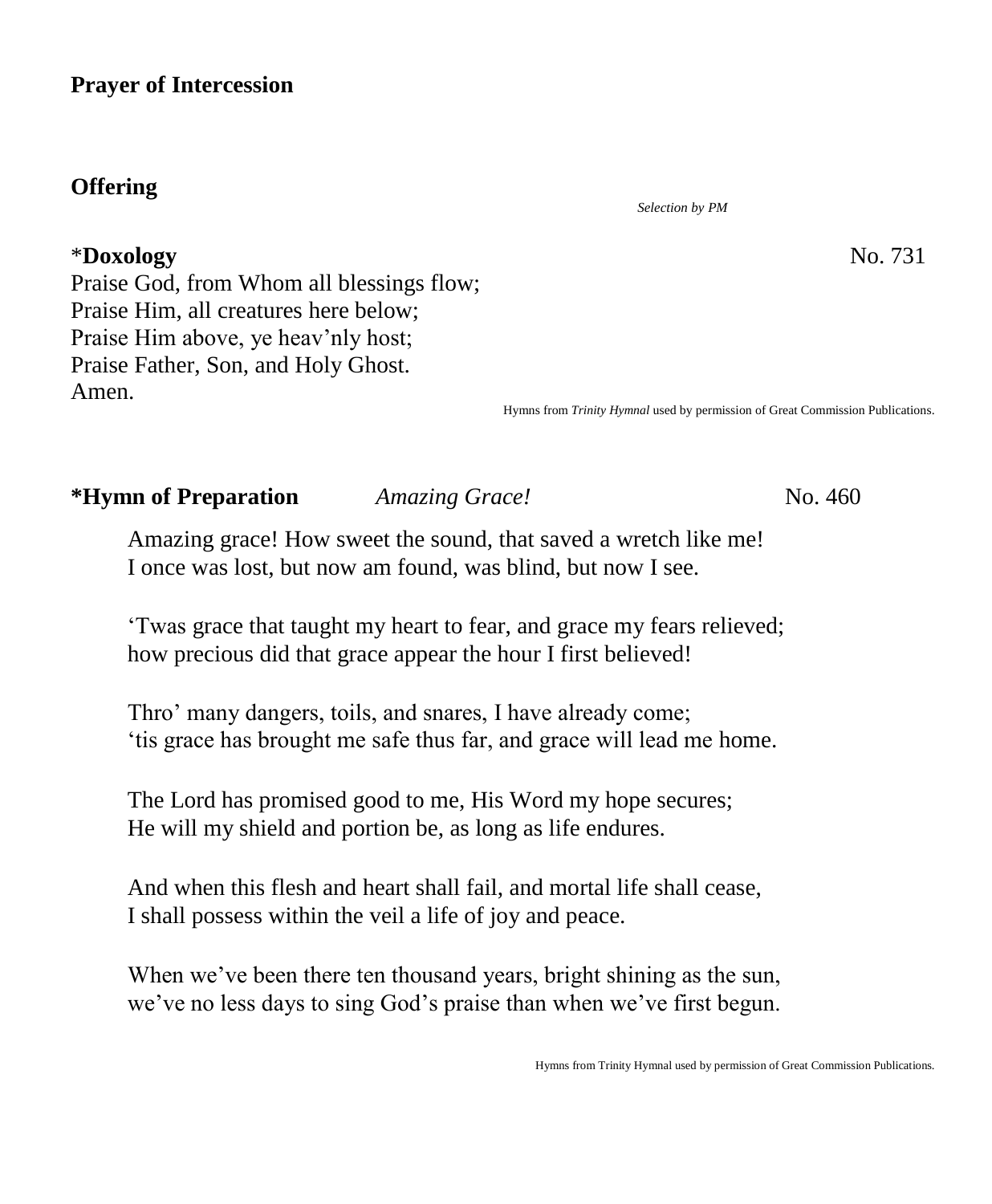1. The Authorities

2. The Apostle

3. Satan, himself

Questions:

- 1. What is the mystery of iniquity? How can we explain this unique phenomenon? Can you back it up with Scripture?
- 2. Why were the religious authorities so threatened by Jesus? What does this tell you about resistance that you face from the world because of your faith?
- 3. What does it mean that "Satan entered into Judas"? Why is this NOT an excuse for sinning?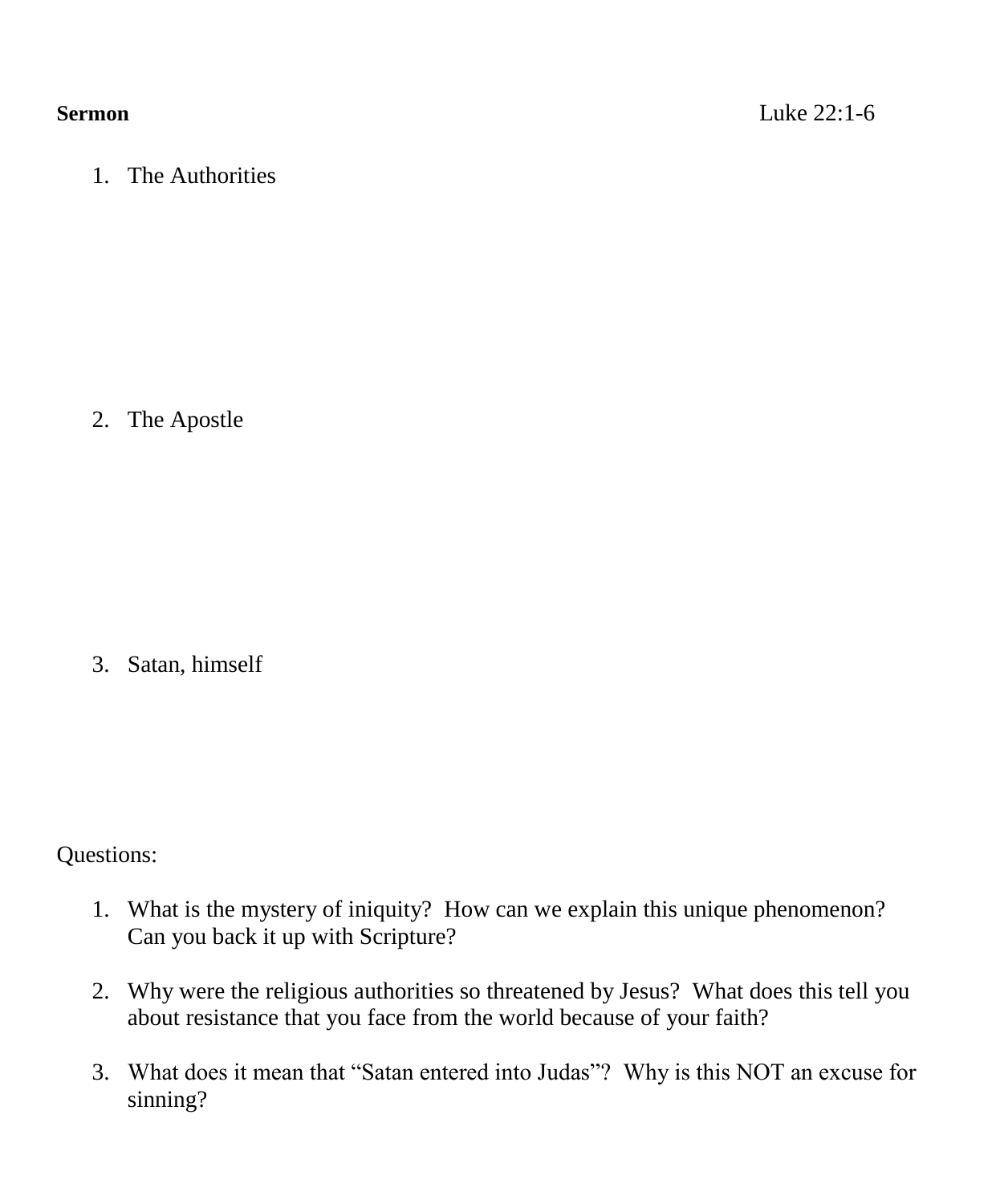Crown Him with many crowns, the Lamb upon His throne; hark! how the heav'nly anthem drowns all music but its own; awake, my soul, and sing of Him who died for thee, and hail Him as thy matchless King through all eternity.

Crown Him the Lord of love; behold His hands and side, rich wounds, yet visible above, in beauty glorified; no angel in the sky can fully bear that sight, but downward bends his burning eye at mysteries so bright.

Crown Him the Lord of peace; whose pow'r a scepter sways from pole to pole, that wars may cease, absorbed in prayer and praise; His reign shall know no end; and round His pierced feet fair flow'rs of paradise extend their fragrance ever sweet.

Crown Him the Lord of years, the Potentate of time; Creator of the rolling spheres, ineffably sublime. All hail, Redeemer, hail! For Thou hast died for me; Thy praise shall never, never fail throughout eternity.

#### Hymns from *Trinity Hymnal* used by permission of Great Commission Publications.

#### **\*Benediction**

#### **\*Gloria Patri** No. 735

Glory be to the Father, and to the Son, and to the Holy Ghost; as it was in the beginning, is now, and ever shall be, world without end. Amen, amen. Hymns from *Trinity Hymnal* used by permission of Great Commission Publications.

**Postlude** *Selection by PM*

**\* Congregation:** Please stand as able.

**Piano** Paige Mecyssine **Intercessory Prayer** Andrew Gretzinger